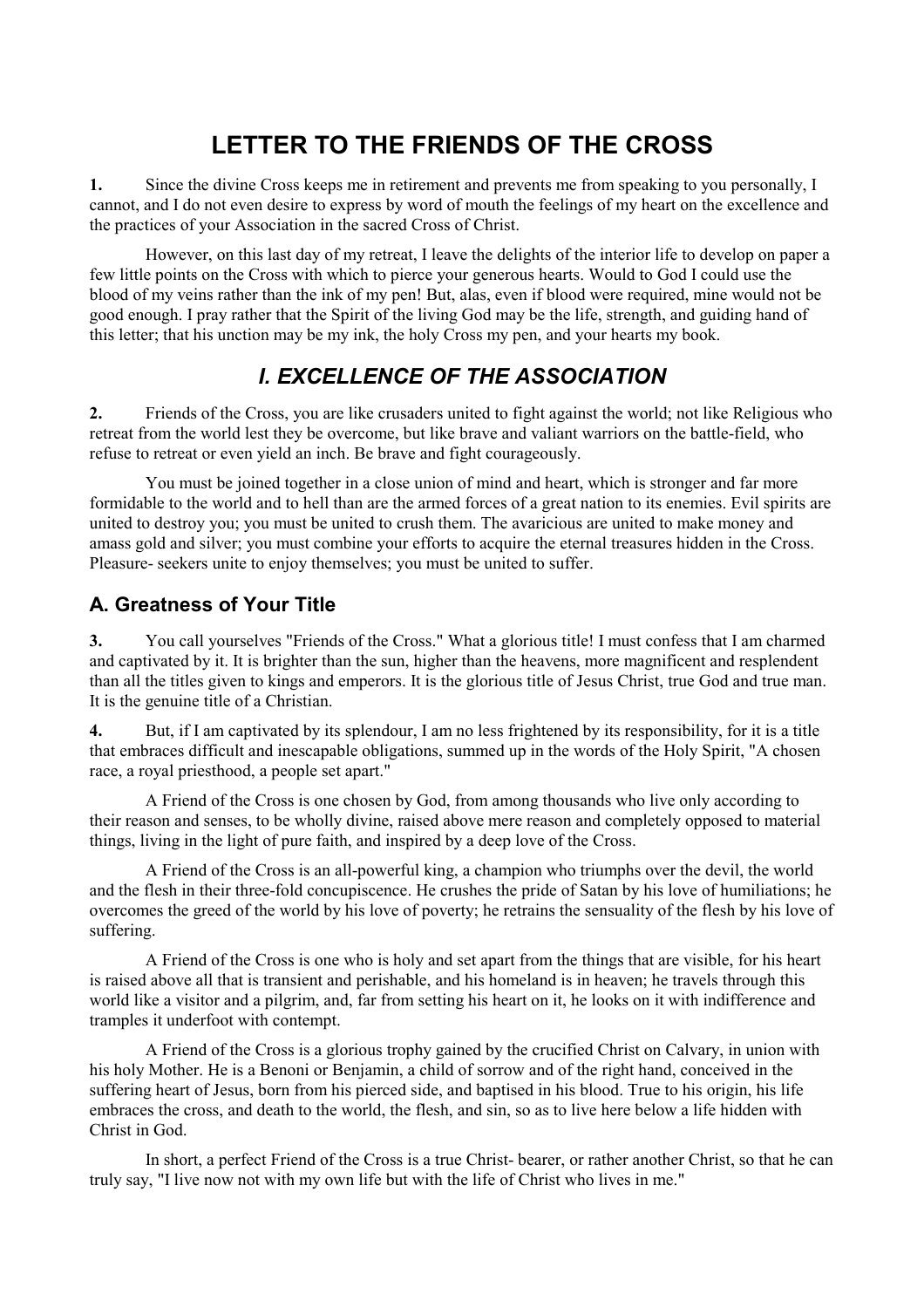**5.** My dear Friends of the Cross, do you live in accordance with the noble title you bear? Or, at least, have you a real desire and a sincere determination to do so with the help of God's grace, under the shelter of Christ's Cross and of our Lady of Sorrows? Are you taking the means necessary for this? Are you walking along the true way of life, which is the narrow and stony way of Calvary? Or are you, without perhaps realizing it, on the wide road of the world which leads to perdition? Are you aware that there is a highway which is to all appearances a straight and safe road, but which really leads to eternal death?

**6.** Do you clearly distinguish the voice of God and his grace from that of the world and of human nature? Do you listen to the voice of God, our heavenly Father, pronouncing his three- fold malediction on all who follow the desires of the world: "Woe, woe, woe to all the people on earth;" the Father who stretches out his arms to you in loving appeal, "Come out, my chosen people," dear friends of my Son's Cross, away from worldlings, who have been cursed by myself, rejected by my Son, and condemned by my Holy Spirit? Beware of following their counsels, of sitting in their company, or even lingering on the road they take. Hasten away from the infamous Babylon. Listen only to the voice of my beloved Son and follow only him, whom I have given you to be your way, your truth, your life, and your model. (*Ipsum audite*.) "Listen to him."

 Do you listen to the voice of Jesus who, burdened with his Cross, calls out to you, "Come after me; anyone who follows me will not be walking in the dark; be brave; I have conquered the world."?

### **B. The Two Companies**

**7.** My dear brothers and sisters, there are two companies that appear before you each day: the followers of Christ and the followers of the world.

 Our dear Saviour's company is on the right, climbing up a narrow road, made all the narrower by the world's immorality. Our Master leads the way, barefooted, crowned with thorns, covered with blood, and laden with a heavy cross. Those who follow him, though most valiant, are only a handful, either because his quiet voice is not heard amid the tumult of the world, or because people lack the courage to follow him in his poverty, sufferings, humiliations and other crosses which his servants must carry all the days of their life.

**8.** On the left hand is the company of the world or of the devil. This is far more numerous, more imposing and more illustrious, at least in appearance. Most of the fashionable people run to join it, all crowded together, although the road is wide and is continually being made wider than ever by the crowds that pour along it like a torrent. It is strewn with flowers, bordered with all kinds of amusements and attractions, and paved with gold and silver.

**9.** On the right, the little groups which follow Jesus speak about sorrow and penance, prayer and indifference to worldly things. They continually encourage one another saying, "Now is the time to suffer and to mourn, to pray and do penance, to live in retirement and poverty, to humble and mortify ourselves; for those who do not possess the spirit of Christ, which is the spirit of the cross, do not belong to him. Those who belong to Christ have crucified all self-indulgent passions and desires. We must be true images of Christ or be eternally lost."

 "Have confidence," they say to each other. If God is on our side, within us and before us, who can be against us? He who is within us is stronger than the one who is in the world. The servant is not greater than his master. This slight and temporary distress we suffer will bring us a tremendous and everlasting glory. The number of those who will be saved is not as great as some people imagine. It is only the brave and the daring who take heaven by storm, where only those are crowned who strive to live according to the law of the Gospel and not according to the maxims of the world. Let us fight with all our strength, let us run with all speed, that we may attain our goal and win the crown.

Such are some of the heavenly counsels with which the Friends of the Cross inspire each other.

**10.** Those who follow the world, on the contrary, urge each other to continue in their evil ways without scruple, calling to one another day after day, "Let us eat and drink, sing and dance, and enjoy ourselves.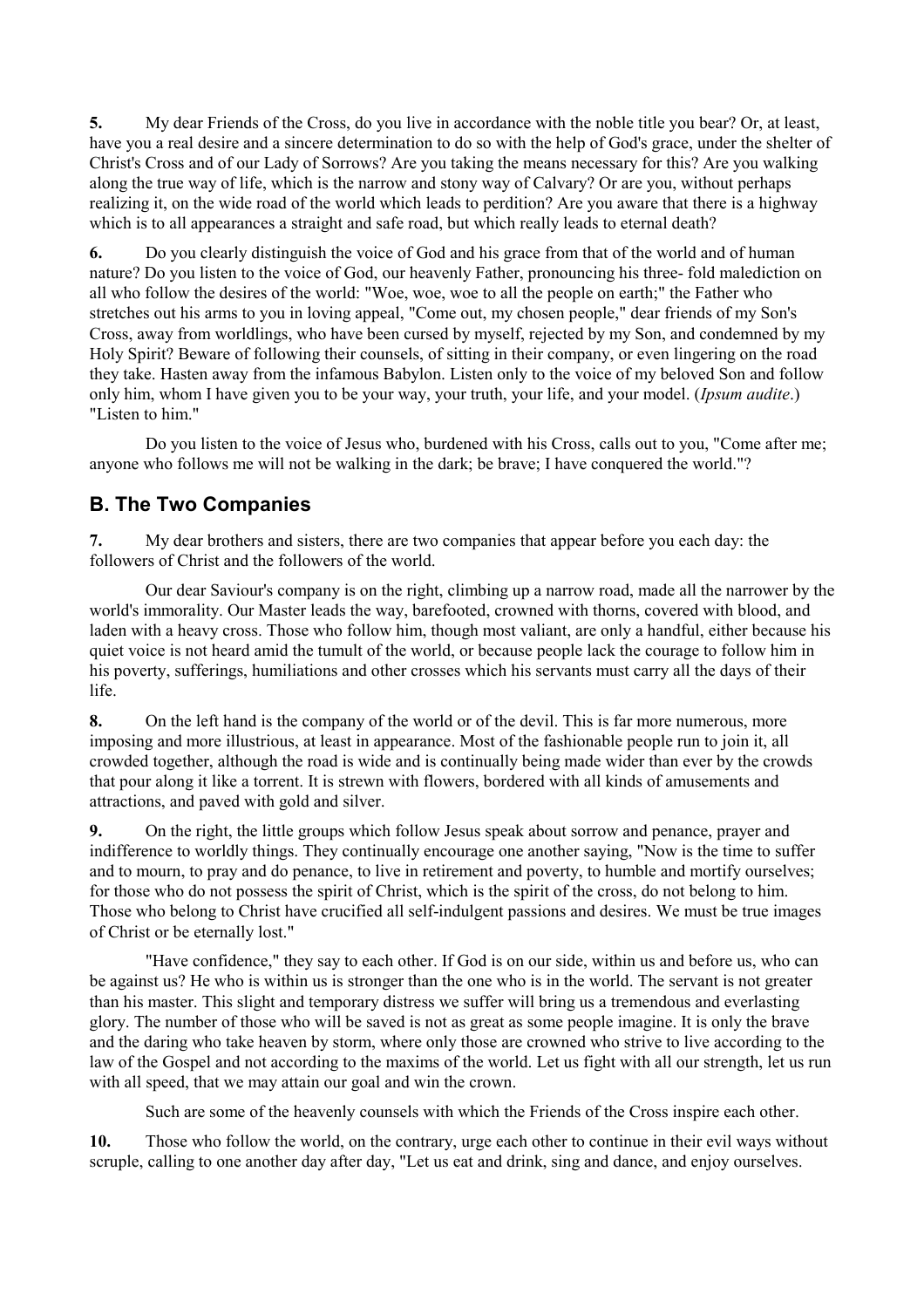God id good; he has not made us to damn us. He does not forbid us to amuse ourselves. We shall not be damned for so little. We are not to be scrupulous. 'No, you will not die'."

**11.** Dear brothers and sisters, remember that our loving Saviour has his eyes on you at this moment, and he says to each one of you individually, "See how almost everyone deserts me on the royal road of the Cross. Pagans in their blindness ridicule my Cross as foolishness; obstinate Jews are repelled by it as by an object of horror; heretics pull it down and break it to pieces as something contemptible.

 "Even my own people - and I say this with tears in my eyes and grief in my heart - my own children whom I have brought up and instructed in my ways, my members whom I have quickened with my own Spirit, have turned their backs on me and forsaken me by becoming enemies of my Cross. 'Will you also go away?' Will you also desert me by running away from my Cross like the worldlings, who thus become so many antichrists? Will you also follow the world; despise the poverty of my Cross in order to seek after wealth; shun the sufferings of my Cross to look for enjoyment; avoid the humiliations of my Cross in order to chase after the honours of the world? 'There are many who pretend they are friends of mine and protest that they love me, but in their hearts they hate me. I have many friends of my table, but very few of my Cross.' (Imit. II, 11, 1)."

**12.** At this loving appeal of Jesus, let us rise above our human nature; let us not be seduced by our senses, as Eve was; but keep our eyes fixed on Jesus crucified, who leads us in our faith and brings it to perfection (Heb 12.2). Let us keep ourselves apart from the evil practices of the world; let us show our love for Jesus in the best way, that is, through all kinds of crosses. Reflect well on these remarkable words of our Saviour, "If anyone wants to be a follower of mine, let him renounce himself, and take up his cross and follow me" (Mt 16.24; Lk 9.23).

## *II. THE PRACTICES OF CHRISTIAN PERFECTION*

**13.** Christian holiness consists in this:

- 1. Resolving to become a saint: "If anyone wants to be a follower of mine;"
- 2. Self-denial: "Let him renounce himself;"
- 3. Suffering: "Let him take up his cross;"
- 4. Acting: "Let him follow me."

### **[A. If anyone wants to follow me]**

**14.** "If *anyone*," says our Lord, to point out the small number of chosen ones willing to conform themselves to Christ crucified by carrying their cross. Their number is so small that we would be dumbfounded if we knew it.

 It is so small that there is scarcely one in ten thousand, as has been revealed to several saints, including St. Simon Stylites (as is related by Abbot Nilus), St. Basil, St. Ephrem and others. It is so small that, should it please God to gather them together, he would have to call them one by one as he did of old through his prophet, "You will be gathered one by one;" one from this country, one from that province.

**15.** "If anyone *wants*," if anyone has a genuine desire, a determination, not prompted by nature, habit, self-love, self- interest, or human respect, but by the all-conquering grace of the Holy Spirit, which is not given to everyone. "It is not given to all men to know this mystery."

 In fact, only a few people have the knowledge of how to live out the mystery of the Cross in daily life. For a man to climb Mount Calvary and allow himself to be nailed to the cross with Christ in the midst of his own people, he must be courageous, heroic, resolute; one who is close to God, and treats with indifference the world and the devil, his own body and his own desires; one who is determined to leave all things, to undertake all things, and to suffer all things for Christ.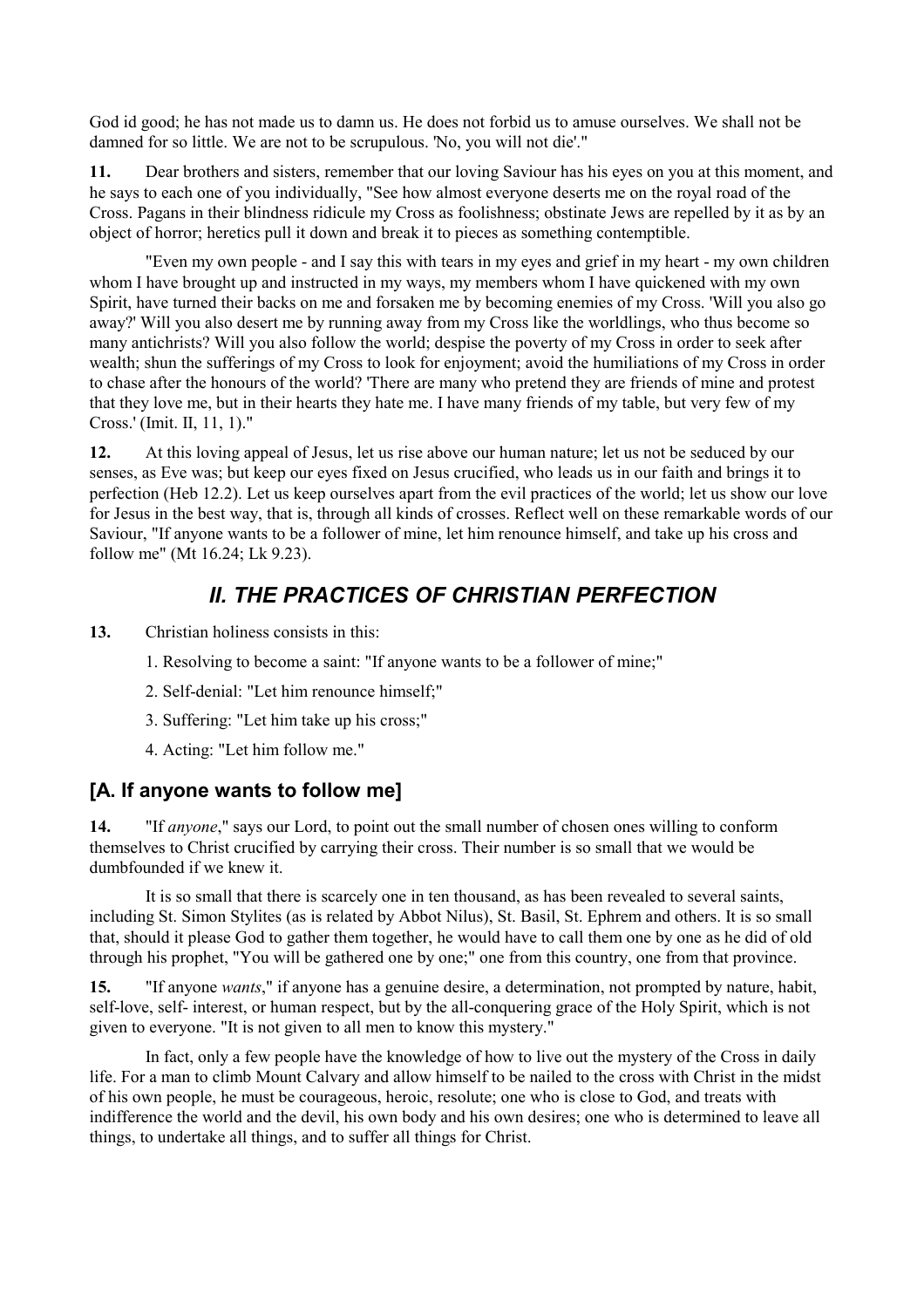You must realise, my dear Friends of the Cross, that should there be anyone among you without this determination, he is only walking on one foot, flying with one wing. He is not worthy to be one of your company, since he is not worthy to be called a Friend of the Cross, which we must, like Jesus, love "with a generous mind and a willing heart."

 It only needs one half-hearted member to spoil the whole group, like a mangy sheep. If such a one has entered your fold through the evil door of the world, then in the name of Christ crucified drive him out as you would a wolf from the flock.

**16.** "If anyone wants to be a follower of mine." If anyone wants to follow me who so humbled and emptied myself that I became a worm rather than a man; who came into the world only to embrace the Cross, to set it in my heart, to love it from my youth, to long for it all the days of my life, to carry it joyfully, preferring it to all the joys and delights that heaven and earth could offer, and not being content till I had died in its divine embrace.

### **[B. Let him renounce himself]**

**17.** If anyone, therefore, wants to follow me thus abased and crucified, he must glory, as I did, only in the poverty, humiliations and sufferings of my Cross. "Let him renounce himself."

 Excluded, then, from the company of the Friends of the Cross are those who take pride in their sufferings; the worldly-wise, the intellectuals and the sceptics who are attached to their own ideas and puffed up with their own talents. Away from you those endless talkers who make a great show but produce nothing but vanity. Away from you those so- called devout Catholics who in their pride display the selfsufficiency of proud Lucifer wherever they go, saying, "I am not like the rest of men;" who cannot endure being blamed without making some excuse, being attacked without answering back, being humbled without exalting themselves.

 Be careful not to admit into your society those delicate and sensitive people who are afraid of the slightest pin- prick, who cry out and complain at the least pain, who know nothing of the hair-shirt, the discipline or other instruments of penance, and who mingle, with their fashionable devotions, a most refined fastidiousness and a most studied lack of mortification.

## **[C. Let him take up his cross]**

**18.** "Let him take up *his* cross," the one that is his. Let that man (or woman) so rare "far beyond the price of pearls," take up his cross joyfully, embrace it lovingly, and carry it courageously on his shoulders, his own cross, and not that of another - his own cross which I, in my wisdom, designed for him in every detail of number, measure and weight; his own cross which I have fashioned with my own hands and with great exactness as regards its four dimensions of length, breadth, thickness and depth; his own cross, which out of love for him I have carved from a piece of the one I bore to Calvary; his own cross, which is the greatest gift I can bestow upon my chosen ones on earth; his own cross, whose *thickness* is made up of the loss of one's possessions, humiliations, contempt, sufferings, illnesses and spiritual trials, which come to him daily till his death in accordance with my providence; his own cross, whose *length* consists of a certain period of days or months enduring slander, or lying on a sick-bed, or being forced to beg, or suffering from temptations, dryness, desolation, and other interior trials; his own cross, whose *breadth* is made up of the most harsh and bitter circumstances brought about by relatives, friends, servants; his own cross, whose *depth* is made up of the hidden trials I shall inflict on him without his being able to find any comfort from other people, for they also, under my guidance, will turn away from him and join with me in making him suffer.

**19.** "Let him *take up*," that is, let him carry his cross and not drag it, or shake it off, or lighten it, or hide it. Instead, let him lift it on high and carry it without impatience or annoyance, without intentional complaint or grumbling, without hesitation or concealment, without shame or human respect.

 "Let him take it up" and set it on his brow, saying with St. Paul, "The only thing I can boast about is the Cross of our Lord Jesus Christ."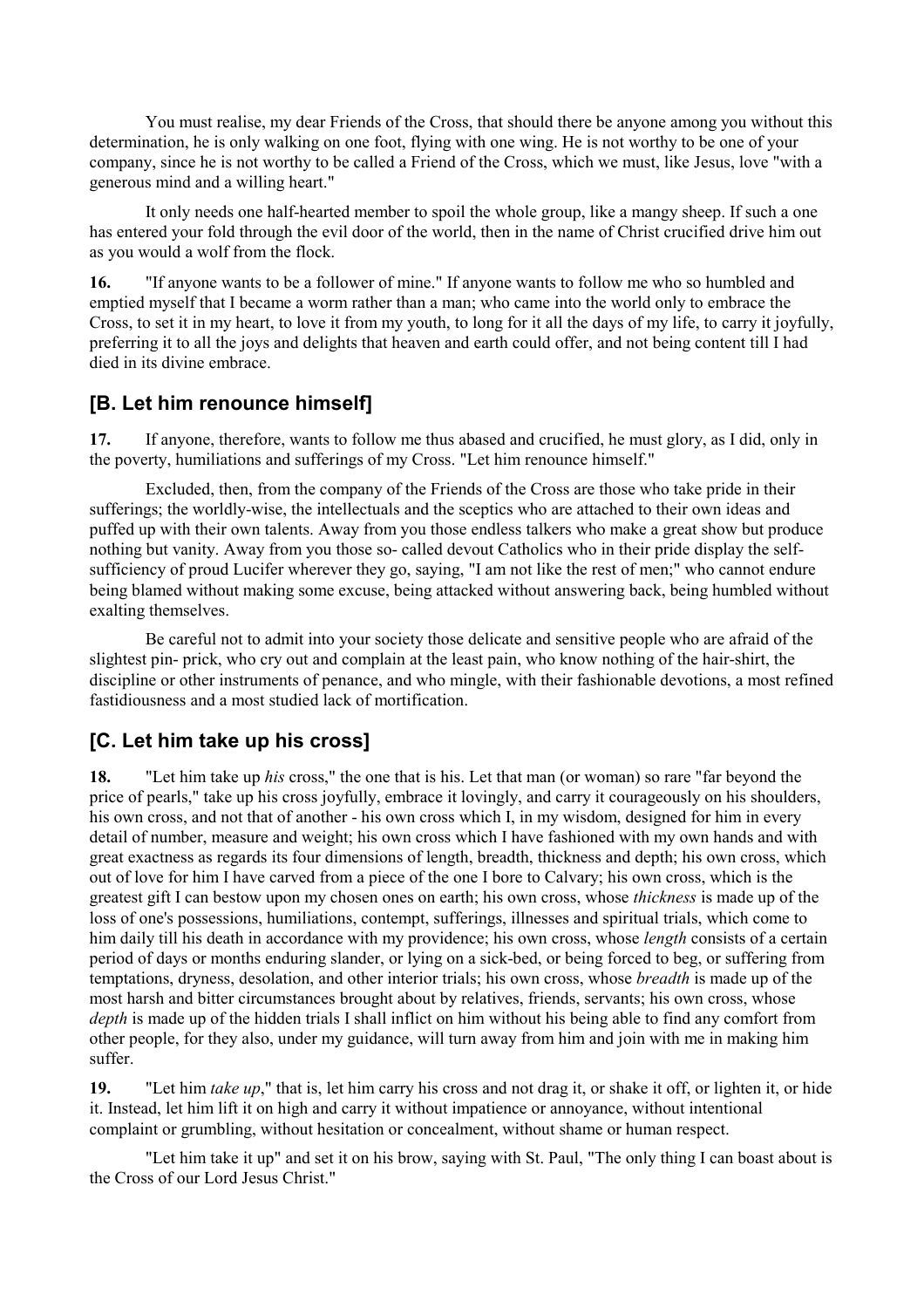Let him carry it on his shoulders like our Lord, that it may become the source of his victories and the sceptre of his power: "Dominion is laid upon his shoulders."

 Let him set it in his heart, where it may, like the burning bush of Moses, burn day and night with the pure love of God without being consumed!

**20.** "*The cross*": let him carry it, for nothing is so necessary, so beneficial, so agreeable, or so glorious as to suffer something for Jesus Christ.

### **[1. Nothing is so necessary]**

**21.** Dear Friends of the Cross, we are all sinners; there is not one of us who has not deserved hell, and I more than anyone. Our offences have to be punished either in this world or in the next. If we suffer for them now, we shall not suffer for them after death. If we willingly accept punishment for them, this punishment will be an act of God's love; for it is mercy which holds sway and chastises in this world, and not strict justice. This punishment will be light and temporary, accompanied by consolation and merit, and followed by rewards both here and in eternity.

22. But if the punishment due for our sins is put off till the next world, then it will be God's avenging justice, which puts everything to fire and sword, which will inflict the punishment, a dreadful, indescribable punishment: "Who understands the power of your anger?" Judgement without mercy, without relief, without merit, without limit and without end. Yes, without end. That serious sin you committed in a few brief moments, that deliberate evil thought which now escapes your memory, that word carried away by the wind, that brief action against the law of God - they shall all be punished for eternity, in the company of the devils in hell, so long as God is God. And this avenging God will have no pity on your torments, on your cries and tears, violent enough to cleave the rocks. To suffer forever, without merit, without mercy, and without end.

**23.** Do we think of this, my dear brothers and sisters, when we have to suffer some trial in this world? How fortunate we are to be able to exchange a never-ending and unprofitable punishment for a temporary and rewarding one just by bearing our cross with patience! How many of our debts are still unpaid! How many sins have we committed which, despite a sincere confession and heartfelt contrition, will have to be atoned for in purgatory for many years, simply because in this world we contented ourselves with a few slight penances!

 Ah, let us settle our debts with good grace in this life by cheerfully carrying our cross. In the next, a strict account is demanded down to the last penny, to the last idle word. If we were able to snatch from the devil the book of death in which he has entered all our sins and the punishment due to them, what a heavy debt we should find, and how delighted we should be to suffer for long years on earth rather than a single day in the world to come!

**24.** Friends of the Cross, do you not flatter yourselves that you are, or desire to become, the friends of God? Well then, resolve to drink the cup that you must drink in order to become his friends: "They drank the cup of the Lord and became the friends of God." Benjamin, the beloved son of Jacob, was given the cup, while his other brothers received nothing but wheat. The beloved disciple of Christ, so dear to his Master's heart, went up to Calvary and drank of his cup. "Can you drink the cup that I am going to drink?" To desire God's glory is excellent, but to desire and pray for it without resolving to suffer all things is both foolish and extravagant: "You do not know what you are asking..." "We must experience many hardships before we enter the kingdom of heaven." To enter this kingdom you must suffer many crosses and tribulations.

**25.** Rightly you glory in being God's children. You should glory, then, in the correction your heavenly Father has given you and will give you in the future, for he chastises all his children. If you are not included among his beloved children, you are, alas, included among those who are lost, as St. Augustine points out. He also tells us, "The one who does not mourn in this world like a stranger and a pilgrim will not rejoice in the world to come as a citizen of heaven."

 If your heavenly Father does not send you some worthwhile crosses from time to time, it is because he no longer cares about you and is angry with you; he is treating you as an outsider, no longer belonging to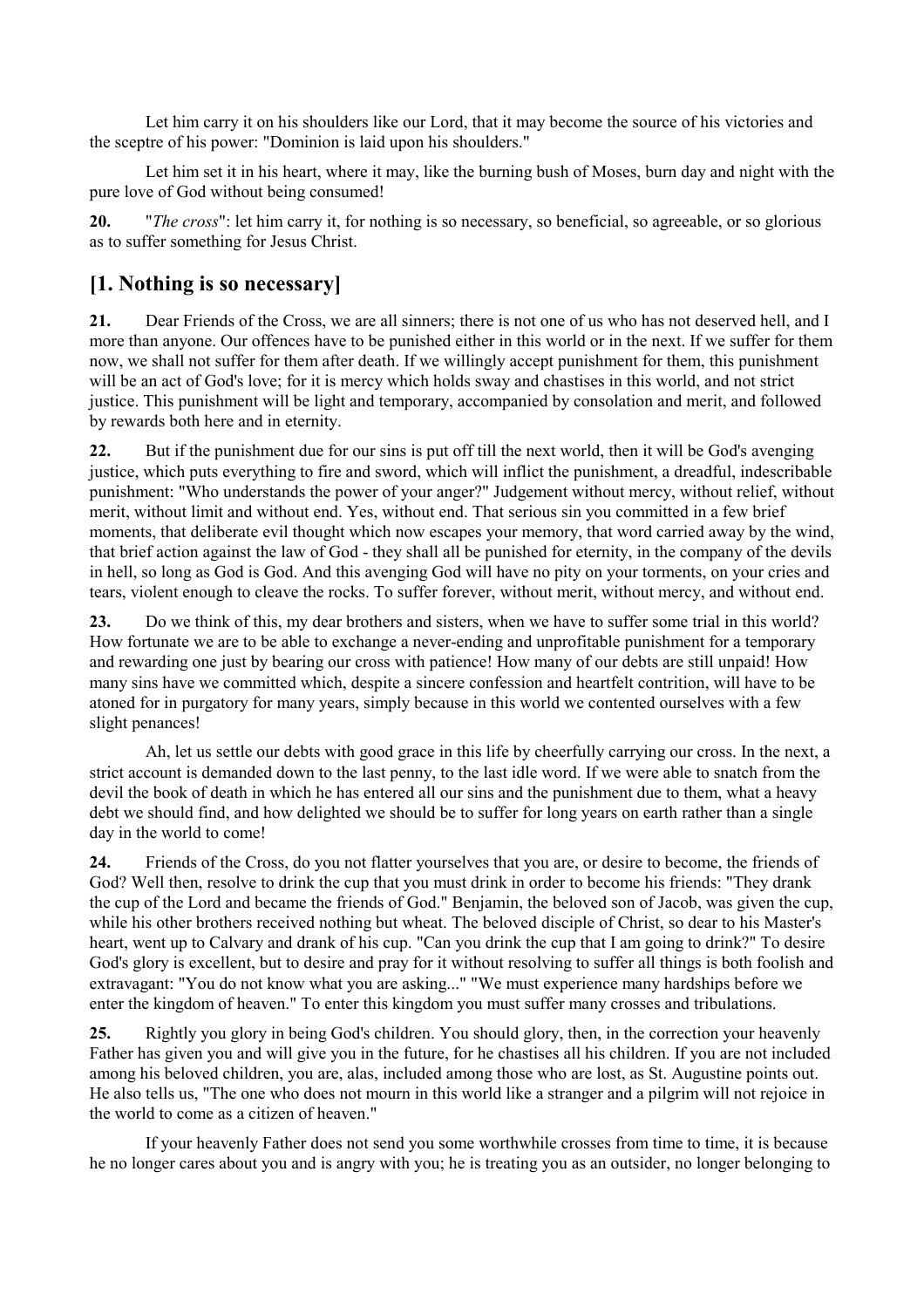his family and deserving his protection, or as an illegitimate child, who, having no claim to a share of the inheritance, deserves neither care nor correction.

**26.** Friends of the Cross, disciples of a crucified God, the mystery of the Cross is a mystery unknown to the Gentiles, rejected by the Jews, and despised by heretics and bad Catholics. But it is the great mystery you must learn to practice in the school of Christ, and which can only be learnt from him. You will look in vain in all the schools of ancient times for a philosopher who taught it; in vain you will appeal to the senses or to reason to throw some light on it. It is only Jesus, through his all-powerful grace, who can teach you this mystery and give you the ability to appreciate it.

 Strive then to become proficient in this all-important science under your great Master, and you will understand all other sciences, for it contains them all in an eminent degree. It is our natural and supernatural philosophy, our divine and mystic theology, our philosopher's stone, which by patience transforms the basest metals into precious ones, the bitterest pains into delight, poverty into riches, the most profound humiliations into glory. The one among you who knows best how to carry his cross, even though in other things he does not know A from B, is the most learned of all.

 The great St. Paul returned from the third heaven, where he learned mysteries hidden even from the angels, and he proclaimed that he did not know, nor did he want to know anything but Christ crucified. Rejoice, then, you ordinary Christian, man or woman, without any schooling or intellectual abilities, for if you know how to suffer cheerfully, you know more than a doctor of Sorbonne University who does not know how to suffer as you do.

**27.** You are the members of Christ, a wonderful honour indeed, but one which entails suffering. If the Head is crowned with thorns, can the members expect to be crowned with roses? If the Head is jeered at and covered with dust on the road to Calvary, can the members expect to be sprinkled with perfumes on a throne? If the Head has no pillow on which to rest, can the members expect to recline on feathers and down? That would be unthinkable!

 No, no, my dear Companions of the Cross, do not deceive yourselves. Those Christians you see everywhere, fashionably dressed, fastidious in manner, full of importance and dignity, are not real disciples, real members of Christ crucified. To think they are would be an insult to our thorn-crowned Head and to the truth of the Gospel. How many so-called Christians imagine they are members of our Saviour when in reality they are his treacherous persecutors, for while they make the sign of the cross with their hand, in their hearts they are its enemies!

 If you are guided by the same spirit, if you live with the same life as Jesus, your thorn-crowned Head, you must expect only thorns, lashes and nails; that is, nothing but the cross; for the disciple must be treated like the master and the members like the head. And if you were to be offered, as was St. Catherine of Sienna, a crown of thorns and one of roses, you should, like her, choose the crown of thorns without hesitation and press it upon your head, so as to be like Christ.

**28.** You know that you are living temples of the Holy Spirit and that, like living stones, you are to be set by the God of love into the building of the heavenly Jerusalem. And so you must expect to be shaped, cut and chiselled under the hammer of the cross; otherwise, you would remain rough stones, good for nothing but to be cast aside. Be careful that you do not cause the hammer to recoil when it strikes you; respect the chisel that is carving you and the hand that is shaping you. It may be that this skilful and loving craftsman wants you to have an important place in his eternal edifice, or to be one of the most beautiful works of art in his heavenly kingdom. So let him do what he pleases; he loves you, he knows what he is doing, he has had experience. His strokes are skilful and directed by love; not one will miscarry unless your impatience makes it do so.

**29.** The Holy Spirit compares the cross sometimes to a winnowing-fan which separates the grain from the chaff and the dust. Like the grain before the fan, let yourselves be shaken up and tossed about without resisting; for the Father of the household is winnowing you and will soon put you in his granary. At other times the Holy Spirit compares the cross to a fire which removes the rust from the iron by the intensity of its heat. Our God is a consuming fire dwelling in our souls through his cross in order to purify them without consuming them, as he did of old in the burning bush.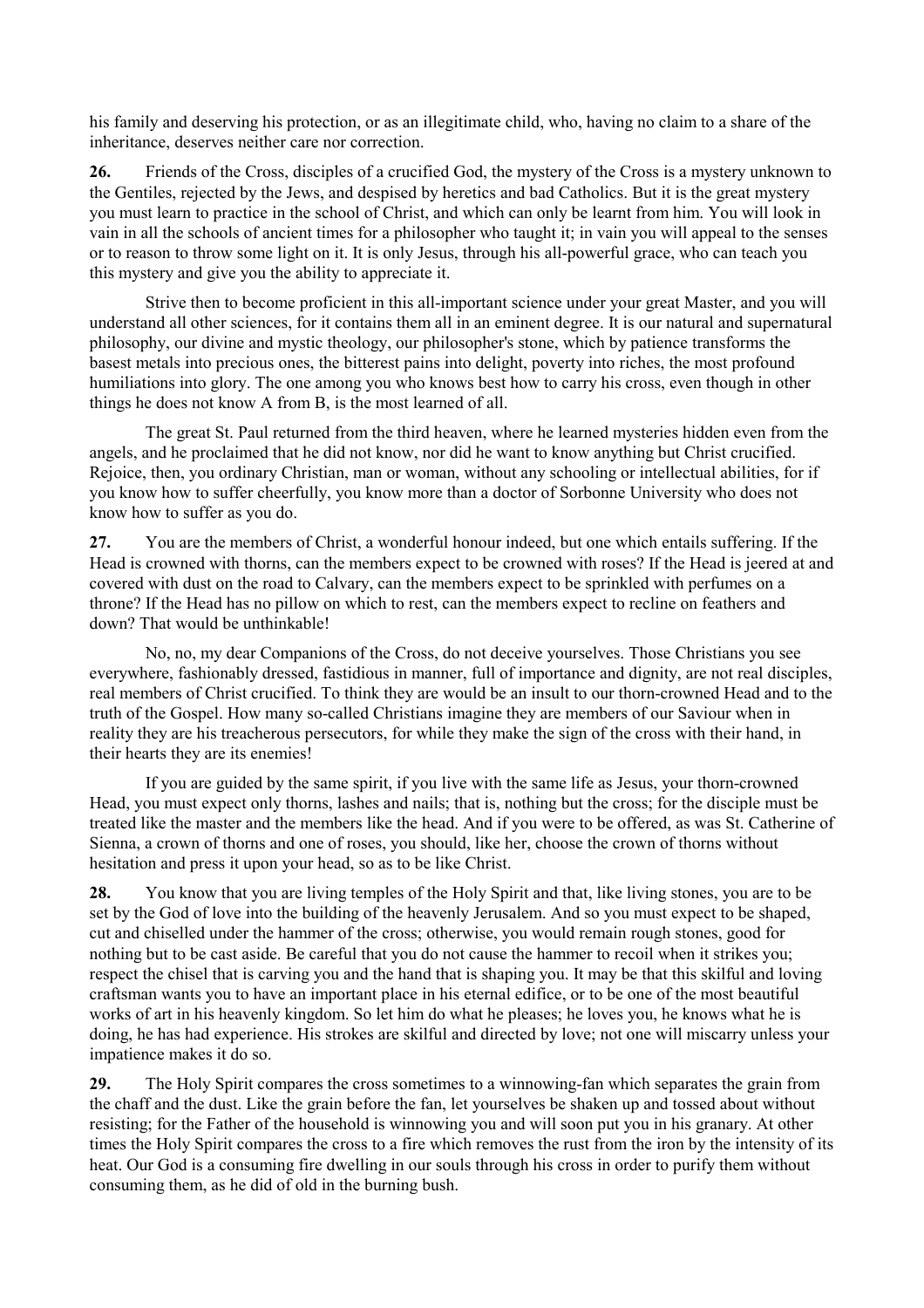Again, he likens the cross to the crucible of a forge in which the good metal is refined and the dross vanishes in smoke; the metal is purified by fire, while the impurities disappear in the heat of the flames. And it is in the crucible of tribulation and temptation that the true friends of the cross are purified by their constancy in sufferings, while its enemies are swept away through their impatience and murmuring.

**30.** My dear Friends of the Cross, see before you a great cloud of witnesses who, without saying a word, prove what I have been saying. Consider, for example, that upright man Abel, who was killed by his brother; and Abraham, an upright man who was a stranger on earth; Lot, an upright man driven from his own country; Jacob, an upright man persecuted by his brother; Tobit, an upright man stricken with blindness; Job, an upright man who was impoverished, humbled, and covered with sores from head to foot.

**31.** Consider the countless apostles and martyrs who were bathed in their own blood; the virgins and confessors who were reduced to poverty, humbled, persecuted or exiled. They can all say with St. Paul, "Look upon Jesus, the pioneer and perfecter of our faith," the faith we have in him and in his Cross; it was necessary that he should suffer and so enter through the Cross into his glory.

 At the side of Jesus, see Mary his Mother, who was never stained with any sin, original or actual, yet whose pure and loving heart was pierced through. If I had time to dwell on the sufferings of Jesus and Mary, I could show that what we suffer is nothing compared to theirs.

**32.** Who, then, would dare claim to be exempt from the cross? Which of us would not hasten to the place where he knows the cross awaits him? Who would refuse to say with St. Ignatius of Antioch, "Come, fire and gibbet, wild beast and all the torments of hell, that I may delight in the possession of Christ."

**33.** But if you are not willing to suffer patiently and carry your cross with resignation like God's chosen ones, then you will have to carry it, grumbling and complaining like those on the road to damnation. You will be like the two oxen that drew the Ark of the Covenant, lowing as they went; like Simon of Cyrene who unwillingly took up the very cross of Christ and did nothing but complain while he carried it. And in the end you will be like the impenitent thief, who from the summit of his cross plunged into the abyss.

 No, this accursed earth on which we live is not destined to make us happy; in this land of darkness we cannot expect to see clearly; there is no perfect calm on this stormy sea; we can never avoid conflicts on this field of trial and battle; we cannot escape being scratched on this thorn-covered earth. Willingly or unwillingly, all must carry their cross, both those who serve God and those who do not. Keep in mind the words of the hymn:

 *Three crosses stand on Calvary's height; One must be chosen, so choose aright; You must suffer like a saint or repentant thief, Or like a reprobate, in endless grief.* 

 That is to say, if you are not willing to suffer gladly like Jesus, or patiently like the penitent thief, then you will have to suffer like the unrepentant thief. You will have to drink the cup of bitterness to the dregs without the consoling help of grace, and you will have to bear the whole weight of your cross, deprived of the powerful support of Christ. You will even have to carry the deadly weight which the devil will add to it by means of the impatience it will cause you. And after sharing the unhappiness of the impenitent thief on earth, you will share his misery in eternity.

### **[2. Nothing is so useful and so agreeable]**

**34.** But if, on the contrary, you suffer in the right way, the cross will become a yoke that is easy and light, since Christ himself will carry it with you. It will give you wings, as it were, to lift you to heaven; it will become your ship's mast, bringing you smoothly and easily to the harbour of salvation.

 Carry your cross *patiently*, and it will be a light in your spiritual darkness, for the one who has never suffered trials is ignorant.

 Carry your cross *cheerfully*, and you will be filled with divine love; for only in suffering can we dwell in the pure love of Christ.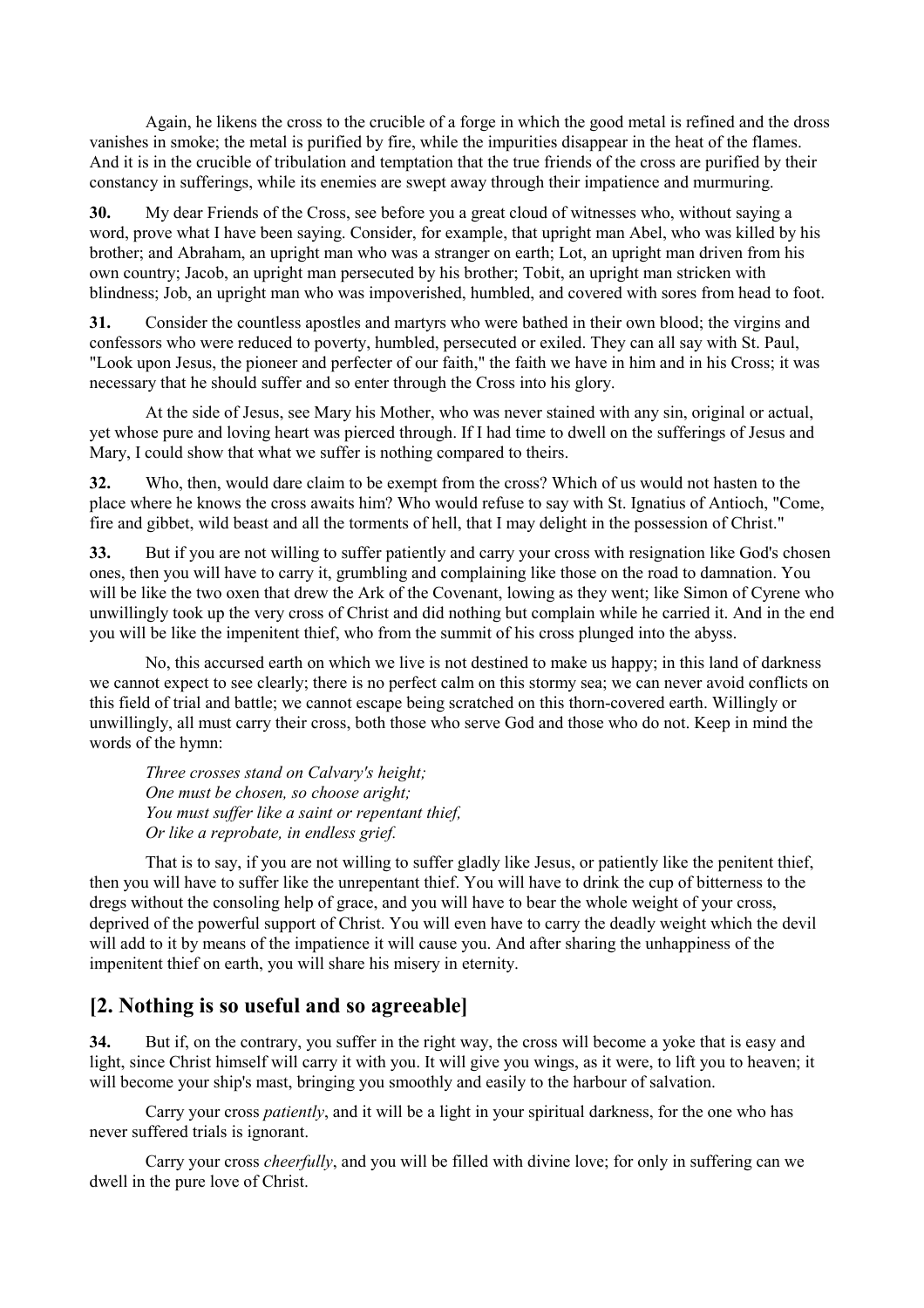Roses are only found among thorns. It is the cross alone which nourishes our love of God, as wood is the fuel which feeds the fire. Remember the beautiful saying in the *"Imitation of Christ"*, "In proportion as you do violence to yourself, by suffering patiently, so will you make progress" in divine love.

 Do not expect anything from those sensitive and slothful people who reject the cross when it approaches them, and who are careful not to seek out crosses. What are they but an untilled soil which will produce nothing but thorns because it has not been dug up, harrowed and turned over by an experienced farmer? They are like stagnant water, which is unfit for either washing or drinking.

 Carry your cross cheerfully and you will draw from it an all-powerful strength which none of your enemies will be able to resist, and you will find in it a delight beyond anything you have known. Indeed, brethren, the true earthly paradise is found in suffering for Christ.

 Ask any of the saints, and they will tell you they have never tasted a banquet more delicious for the spirit than when undergoing the severest torments. "Let all the torments of the devil come upon me," said St. Ignatius the Martyr. "Let me suffer or die," said St. Teresa of Avila. "Not death but suffering," said St. Mary Magdalene of Pazzi. "May I suffer and be despised for your sake," said Blessed John of the Cross. And many others have spoken in the same terms, as we read in their lives.

 My dear brothers and sisters, have faith in the word of God, for the Holy Spirit tells us that when we suffer cheerfully for God, the cross is the source of every kind of joy for all kinds of people. The joy that comes from the cross is greater than that of a poor man who suddenly comes into a fortune, or of a peasant who is raised to the throne; greater than the joy of a trader who becomes a millionaire; than of a military leader over the victories he has won; than of prisoners released from their chains. In short, imagine the greatest joy that can be experienced on earth, and then realise that the happiness of the one who bears his sufferings in the right way contains, and even surpasses, all of them.

## **[3. Nothing is so glorious]**

**35.** So rejoice and be glad when God favours you with one of his choicest crosses; for without realising it, you are blessed with the greatest gift of heaven, the greatest gift of God. If you really appreciated it, you would have Masses offered, you would make novenas at the shrines of the saints, you would undertake long pilgrimages, as did the saints, to obtain from heaven this divine gift.

**36.** The world calls this madness, degradation, stupidity, a lack of judgement and of common sense. They are blind: let them say what they like. This blindness, which makes them view the cross in a human and distorted way, is a source of glory to us. Every time they cause us to suffer by their ridicule and insults, they are presenting us with jewels, setting us on a throne, and crowning us with laurels.

**37.** More than that ... as St. John Chrysostom says, "All the wealth and honours and sceptres and jewelled crowns of kings and emperors are not to be compared with the splendour of the cross." It is greater even than the glory of an apostle or evangelist. "If I had the choice," continues this holy man, enlightened by the Holy Spirit, "I would willingly leave heaven in order to suffer for the God of heaven. I would prefer dungeons and prisons to the thrones of the highest heaven, and the heaviest of crosses to the glory of the seraphim. I value the honour of suffering more than the gift of miracles, giving me the power to command evil spirits, shake the elements of the world, halt the sun in its course, or raise the dead to life. St. Peter and St. Paul are more glorious in their prison chains than in being caught up into the third heaven or receiving the keys of heaven."

**38.** Indeed, is it not the Cross which has given to Jesus Christ "the name which is above all other names, so that all beings in the heavens, on earth and in the underworld should bend the knee at the name of Jesus?" The glory of one who knows how to suffer is so great that heaven, angels and men, and even God himself, gaze on him with joy as a most glorious sight. And if the saints in heaven desired anything, it would be to return to earth so as to bear some crosses.

**39.** But if this glory is so great even on earth, what will it be in heaven? Who could describe it? Who could ever understand fully that eternal weight of glory which a single moment spent in cheerfully carrying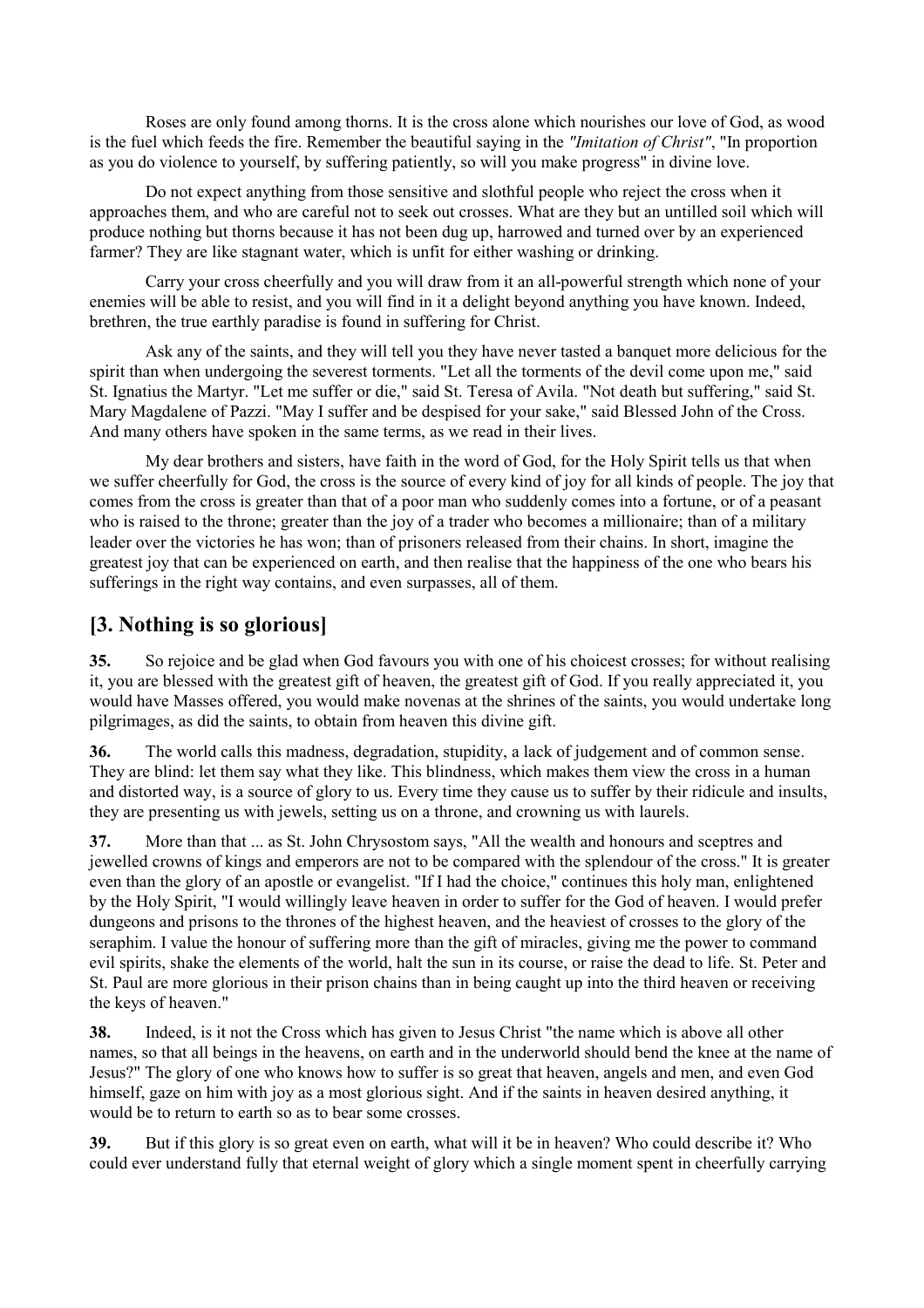a cross obtains for us? Who could understand the glory gained in heaven by a year, and sometimes a whole lifetime, of crosses and suffering?

**40.** You can be sure, my dear Friends of the Cross, that something wonderful is awaiting you, since the Holy Spirit has united you so intimately to that which everyone so carefully avoids. And you can be sure, too, that God will make of you as many saints as there are Friends of the Cross if you are faithful to your vocation and willingly carry your cross as Christ did.

### **[D. Let him follow me]**

**41.** But to suffer is not enough; the evil one and the world have their martyrs. We must suffer and carry our cross in the footsteps of Christ: "Let him follow me," that is to say, we must suffer the way Jesus did. To help you to do that, here are the rules to be followed:

## **[The fourteen rules]**

#### *[Not to deliberately cause crosses, by one's own fault]*

**42.** 1) Do not deliberately contrive to bring crosses upon yourself. We must not do something wrong in order to bring about something good; nor must we, without a special inspiration of God, do things badly so as to draw down ridicule upon ourselves. Rather we ought to imitate our Lord, of whom it was said, "He did all things well," not indeed out of self-esteem or vanity, but to please God and win over our fellow-men. And if you fulfil your duties as well as you can, you will find no lack of opposition, criticism and ridicule, which will be sent by divine providence without your choosing or wanting it.

### *[Be aware of one's neighbour's good]*

**43.** 2) If you happen to do something which is neither good nor bad in itself, and your neighbour takes scandal at it - although without reason - refrain from doing it, out of charity to him, so as to avoid the scandal of the weak. Such an heroic act of charity will be of greater worth in God's sight than the action you were doing or intending to do. However, if what you are doing is necessary or beneficial to your neighbour, and some hypocritical or evil-minded person takes scandal without reason, refer the matter to some prudent adviser to find out whether it is really necessary or advantageous to others. If he judges it is, then carry on without worrying about what people say, so long as they do not stop you. And you can say to them what our Lord said to some of his disciples when they told him that the scribes and Pharisees were scandalised at what he said and did: "Leave them alone. They are blind men leading the blind."

### *[Admire the sublime virtue of the saints without pretending to attain to it]*

**44.** 3) Although certain great and holy men have sought and asked for crosses, and even by their peculiar behaviour have brought sufferings, scorn and humiliations upon themselves, let us be content with admiring and praising the marvellous work of the Holy Spirit in their souls. Let us humble ourselves at the sight of such sublime virtue without attempting to reach such heights ourselves. Compared with those swift eagles and strong lions, we are timid and faint- hearted sheep.

### *[Ask God for the wisdom of the cross]*

**45.** 4) You may, and should, pray for the wisdom of the cross, that knowledge of the truth which we experience within ourselves and which by the light of faith deepens our knowledge of the most hidden mysteries, including that of the cross. But this is obtained only by much labour, great humiliations and fervent prayer. If you stand in need of this strengthening spirit which enables us to carry the heaviest crosses courageously; of this gracious and consoling spirit, which enables us, in the higher part of the soul, to take delight in things that are bitter and repulsive; of this sound and upright spirit which seeks God alone; of this science of the cross which embraces all things; in short, of this inexhaustible treasure by which those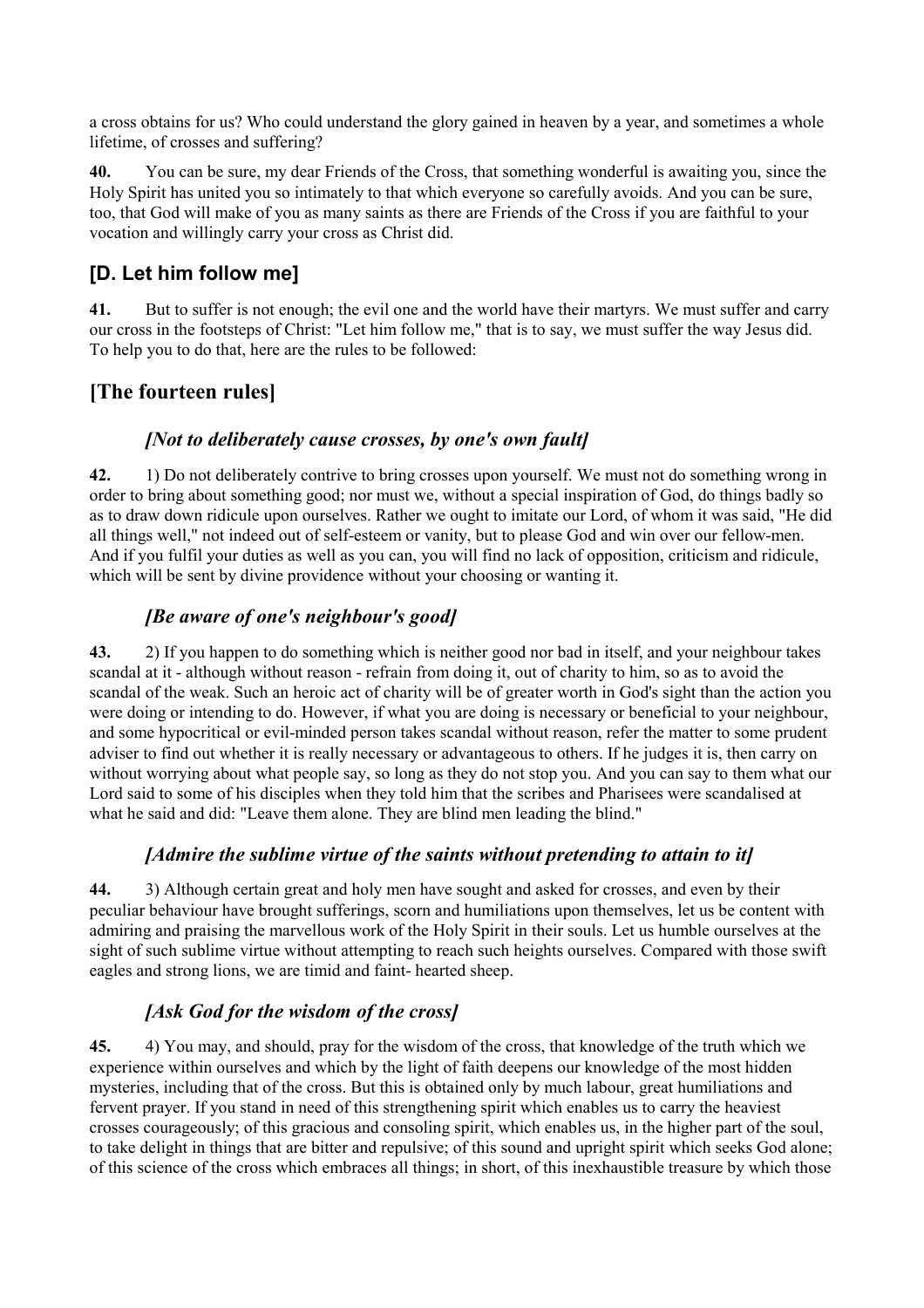who make good use of it win God's friendship - if you stand in need of such, pray for wisdom, ask for it continually and fervently without wavering or fear of not obtaining it, and it will be yours. Then you will clearly understand from your own experience how it is possible to desire, seek and find joy in the cross.

#### *[Humble oneself for one's faults, without worrying]*

**46.** 5) If you make a blunder which brings a cross upon you, whether it be inadvertently or even through your own fault, bow down under the mighty hand of God without delay, and as far as possible do not worry over it. You might say within yourself, "Lord, here is a sample of my handiwork." If there is anything wrong in what you have done, accept the humiliation as a punishment for it; if it was not sinful, accept it as a means of humbling your pride. Frequently, even very frequently, God allows his greatest servants, those far advanced in holiness, to fall into the most humiliating faults so as to humble them in their own eyes and in the eyes of others. He thus keeps them from thoughts of pride in which they might indulge because of the graces they have received, or the good they are doing, so that "no-one can boast in God's presence."

### *[God humbles us to purify us]*

**47.** 6) You must realise that through the sin of Adam and through the sins we ourselves have committed, everything in us has become debased, not only our bodily senses, but also the powers of our soul. And so the moment our corrupt minds reflect with self-complacency on any of God's gifts within us, that gift, that action, that grace becomes tarnished and spoilt, and God no longer looks on it with favour. If the thoughts and reflections of the mind can so spoil man's best actions and God's greatest gifts, how much worse will be the evil effects of man's self-will, which are even more corrupt than those of the mind?

 So we need not be surprised that God is pleased to hide his friends in the shelter of his presence, that they may not be defiled by the scrutiny of men or by their own self- awareness. And to keep them hidden, what does this jealous God not permit and even bring about! How often he humiliates them! How many faults he allows them to fall into! By what temptations he permits them to be attacked, as St. Paul was! In what uncertainty, darkness and perplexity he leaves them! Oh, how wonderful is God in his saints, and in the means he adopts to lead them to humility and holiness!

### *[Avoid the trap of pride in one's crosses]*

**48.** 7) Do not be like those proud and self-conceited church- goers, imagining that your crosses are heavy, that they are proofs of your fidelity and marks of God's exceptional love for you. This temptation, arising from spiritual pride, is most deceptive, subtle and full of poison. You must believe (1) that your pride and sensitiveness make you magnify splinters into planks, scratches into wounds, molehills into mountains, a passing word meaning nothing into an outrageous insult or a cruel slight; (2) that the crosses God sends you are loving punishments for your sins rather than marks of God's special favour; (3) that whatever cross or humiliation he sends you is exceedingly light in comparison with the number and the greatness of your offences, for you should consider your sins in the light of God's holiness, who can tolerate nothing that is defiled, and against whom you have set yourself; in the light of a God suffering death while overwhelmed with sorrow at the sight of your sins; in the light of an everlasting hell which you have deserved time and again; (4) that the patience with which you bear your sufferings is tinged more than you think with natural and human motives. Witness those little ways of looking after yourself, that unobtrusive seeking for sympathy, those confidences you make in such a natural way to your friends, and perhaps to your spiritual director, those specious excuses you are so ready with, those complaints, or rather criticisms of those who have done you an injury, expressed in such pleasant words and charitable manner, that keen satisfaction you feel on considering your troubles, that self-complacency of Lucifer which makes you imagine you are somebody, and so on. I should never finish if I were to describe here all the twists and turns of human nature, even in suffering.

### *[Profit by little sufferings rather than great ones]*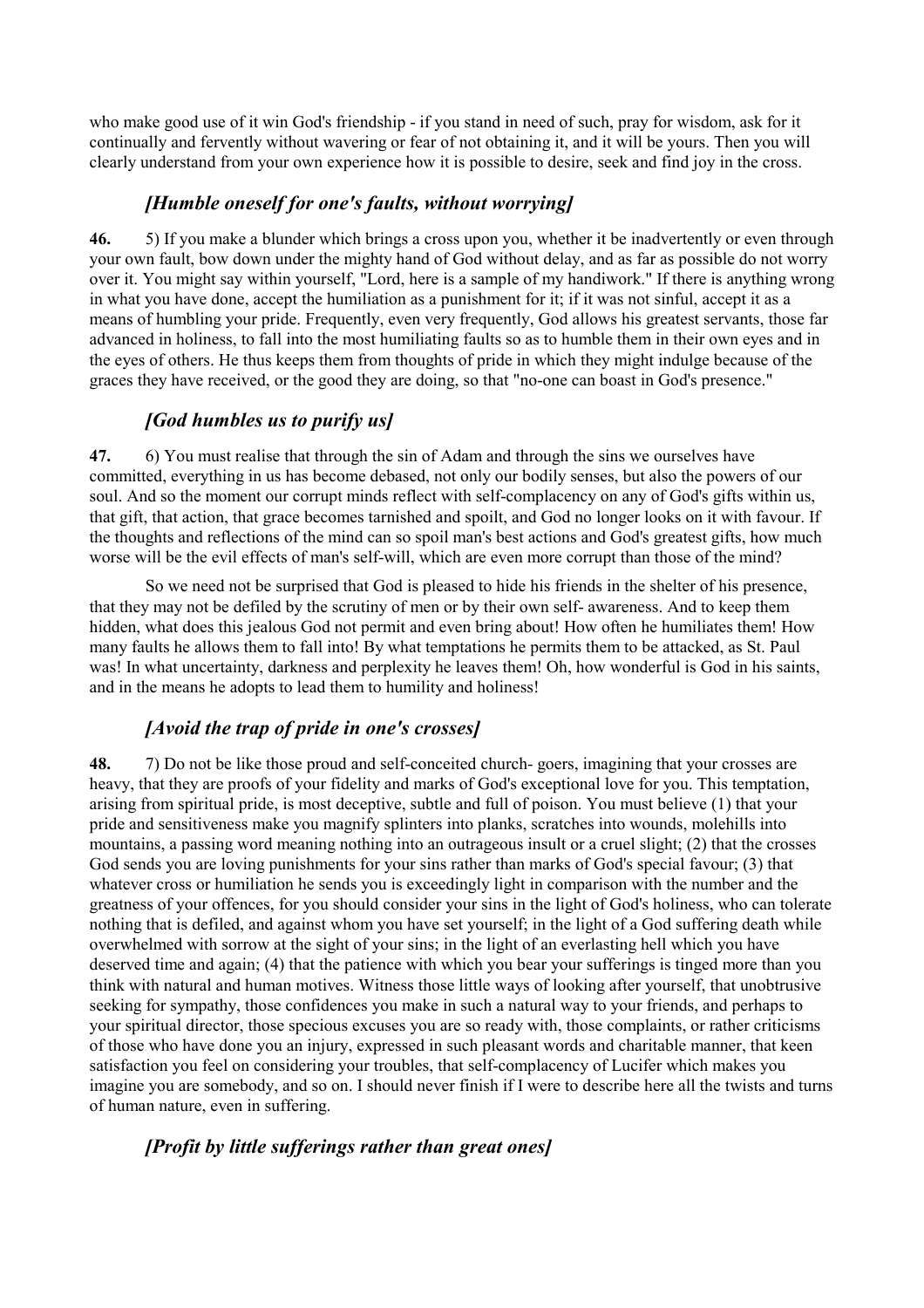**49.** 8) Take advantage of little sufferings, even more than of great ones. God considers not so much what we suffer as how we suffer. To suffer a great deal, but badly, is to suffer like the damned; to suffer much, even bravely, but for an evil cause, is to suffer as a disciple of the devil; to suffer little or much for God's sake is to suffer like a saint.

 If it is true to say that we may have a preference for certain crosses, let it be particularly for small, obscure ones when they come to us at the same time as great and spectacular ones. To seek and ask for great and dazzling crosses, and even to choose and welcome them, may be the result of our natural pride; but to choose small and insignificant ones and bear them cheerfully can only come from a special grace and a great fidelity to God. So do what a shopkeeper does in regard to his business: turn everything to profit. Do not allow the tiniest piece of the true Cross to be lost, even though it be only an insect-sting or a pin- prick, a little eccentricity of your neighbour or some unintentional slight, the loss of some money, some little anxiety, a little bodily weariness, or a slight pain in your limbs. Turn everything to profit, as the grocer does in his shop, and you will soon become rich before God, just as the grocer becomes rich in money by adding penny to penny in his till. At the least annoyance say, "Thank you, Lord. Your will be done." Then store up in God's memory-bank, so to speak, the profitable cross you have just gained, and think no more about except to repeat your thanks.

#### *[Love crosses, not with an emotional love, but with rational and supernatural love]*

**50.** 9) When we are told to love the cross, that does not refer to an emotional love, impossible to our human nature.

 There are three kinds of love: emotional love, rational love, and the supernatural love of faith. In other words, the love that resides in the lower part of man, in his body; the love in the higher part, his reason; and the love in the highest part of man, in the summit of the soul, that is, the intelligence enlightened by faith.

**51.**God does not ask you to love the cross with the will of the flesh. Since the flesh is subject to sin and corruption, all that proceeds from it is perverted and, of itself, cannot be submissive to the will of God and his crucifying law. It was this human will our Lord referred to in the Garden of Olives when he cried out, "Father, let your will be done, not mine." If the lower part of Christ's human nature, although so holy, could not love the cross continuously, then with still greater reason will our tainted nature reject it. It is true that we may sometimes experience even a sensible joy in our sufferings, as many of the saints have done; but that joy does not come from the body, even though it is experienced in the body. It comes from the soul, which is so overwhelmed with the divine joy of the Holy Spirit that it overflows into the body. In that way, someone who is suffering greatly can say with the psalmist, "My heart and my flesh ring out their joy to God, the living God."

**52.** There is another love of the cross which I have called rational love and which is in the higher part of man, the mind. This love is entirely spiritual; it springs from the knowledge of how happy we can be in suffering for God, and so it can be experienced by the soul, to which it gives interior joy and strength. But although this rational and perceptible joy is good, in fact, excellent, it is not always necessary in order to suffer joyfully for God's sake.

**53.** And so there is a third kind of love, which is called by the masters of the spiritual life the love of the summit of the soul, and which is known to philosophers as the love of the intellect. In this, without any feeling of joy in the senses or pleasure in the mind, we love the cross we are carrying, by the light of pure faith, and take delight in it, even though the lower part of our nature may be in a state of conflict and disturbance, groaning and complaining, weeping and longing for relief. In this case, we can say with our Lord, "Father, let your will be done, not mine;" or with our Lady, "I am the slave of the Lord: let what you have said be done to me."

It is with one of these two higher loves that we should love and accept the cross.

### *[Suffer all sorts of crosses, without exception and without choice]*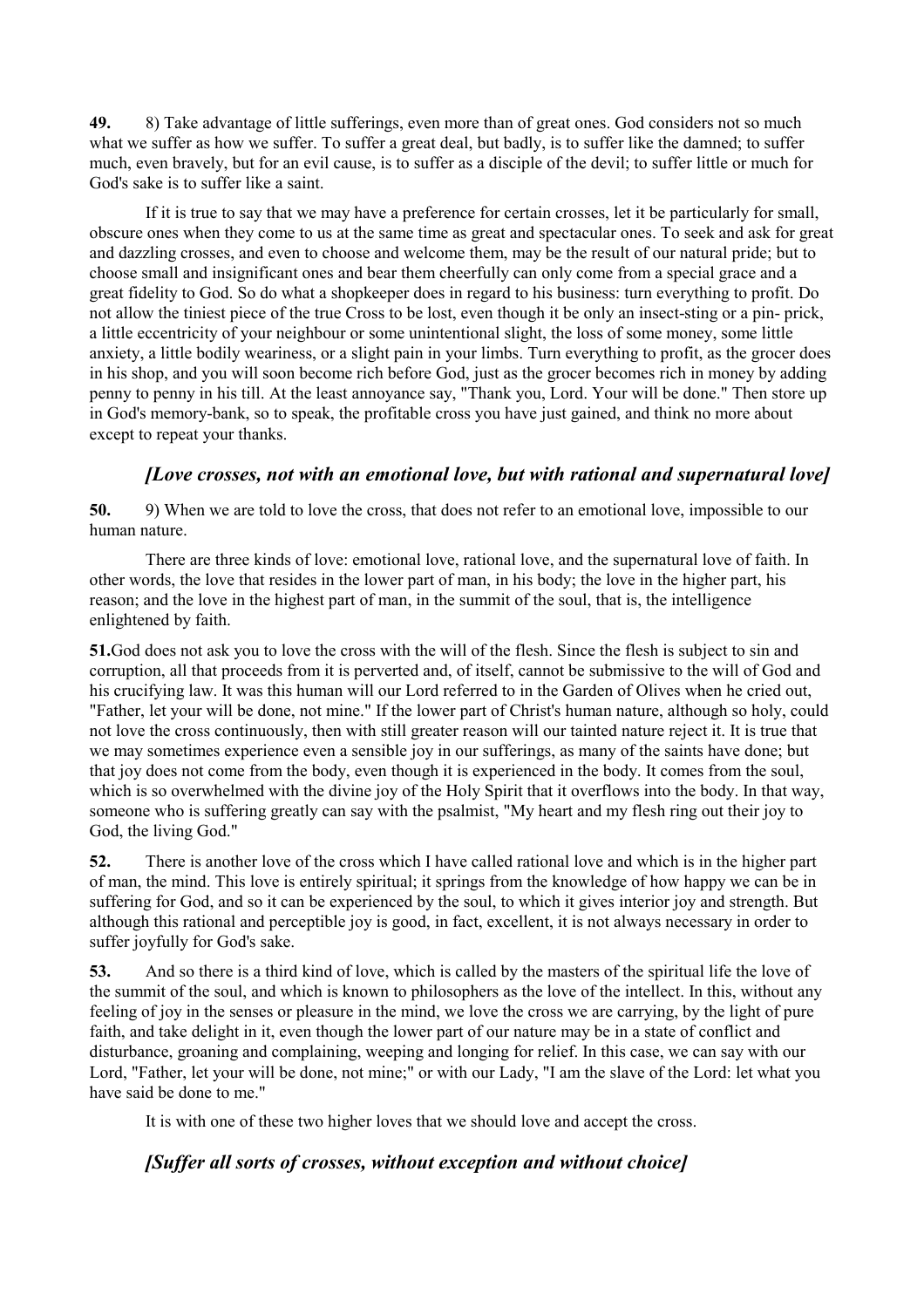**54.** 10) My dear Friends of the Cross, make the resolution to suffer any kind of cross without excluding or choosing any: any poverty, injustice, loss, illness, humiliation, contradiction, slander, spiritual dryness, desolation, interior and exterior trials, saying always, "My heart is ready, O God, my heart is ready." Be prepared, then, to be forsaken by men and angels, and seemingly by God himself; to be persecuted, envied, betrayed, slandered, discredited and abandoned by everyone; to suffer hunger, thirst, poverty, nakedness, exile, imprisonment, the gallows, and all kinds of torture, even though you have done nothing to deserve it.

 Finally, imagine that you have been deprived of your possessions and your good name, and turned out of your home, like Job and St. Elizabeth of Hungary; that you are thrown into the mire, like St. Elizabeth, or dragged onto the dung heap, like Job, all covered with ulcers, without a bandage for your sores or a piece of bread to eat - something people would not refuse to a horse or a dog. Imagine that, in addition to all these dreadful misfortunes, God leaves you a prey to every assault of the devil, without imparting to your soul the least feeling of consolation.

 You should firmly believe that this is the highest point of heavenly glory and of genuine happiness for the true and perfect Friend of the Cross.

#### *[Four considerations for suffering well]*

**55.** 11) To help you to suffer in the right spirit, acquire the good habit of reflecting on these four points:

#### **[a. The eye of God]**

 Firstly, the eye of God, who, like a great king from the height of a tower, observes with satisfaction his soldier in the midst of battle, and praises his courage. What is it that attracts God's attention on earth? Is it kings and emperors on their thrones? He often regards them only with contempt. Is it great victories of armies, precious stones, or whatever is great in the eyes of men? No, "what is thought highly of by men is loathsome in the sight of God." What, then, does he look upon with pleasure and satisfaction, and about which he inquires of the angels and even the devils? It is the one who is struggling with the world, the devil, and himself for the love of God, the one who carries his cross cheerfully. As the Lord said to Satan, "Did you not see on earth a great wonder, at which all heaven is filled with admiration? Have you seen my servant Job, who is suffering for my sake?"

#### **[b. The hand of God]**

**56.** Secondly, consider the hand of God. All natural evils which befall us, from the smallest to the greatest, come from the hand of God. The same hand that killed an army of a hundred thousand men on the spot also causes a leaf to fall from the tree and a hair from your head; the hand which pressed so heavily on Job gently touches you with a light tribulation. It is the same hand which makes both day and night, sunshine and darkness, good and evil. He has permitted the sinful actions which hurt you; he is not the cause of their malice, but he permits the actions.

 If anyone, then, treats you as Shimei treated King David, heaping you with insults and throwing stones at you, say to yourself, "We must not take revenge. Let him carry on, for the Lord has commanded him to act in this way. I know I deserve every kind of insult, and that it is only right that God should punish me. My hands, keep yourselves from violence; refrain, my tongue, from speaking; do not strike, do not say a word. It is true this man attacks me, that woman reviles me, but they are God's representatives, who have come on behalf of his mercy to punish me as his love alone knows how. Let us not offend his justice by usurping his rights to vengeance. Let us not slight his mercy by resisting the loving strokes of his lash, lest he should deliver me, instead, to the absolute justice of eternity."

 On the one hand, God in his infinite power and wisdom bears you up, while with the other he afflicts you. With one hand he deals out death, while with the other he dispenses life. He humbles you to the dust and raises you up, and with both arms he reaches from one end of your life to the other with kindness and power; with kindness, by not allowing you to be tempted and afflicted beyond your strength; with power, by supporting you with his grace in proportion to the violence and duration of the temptation or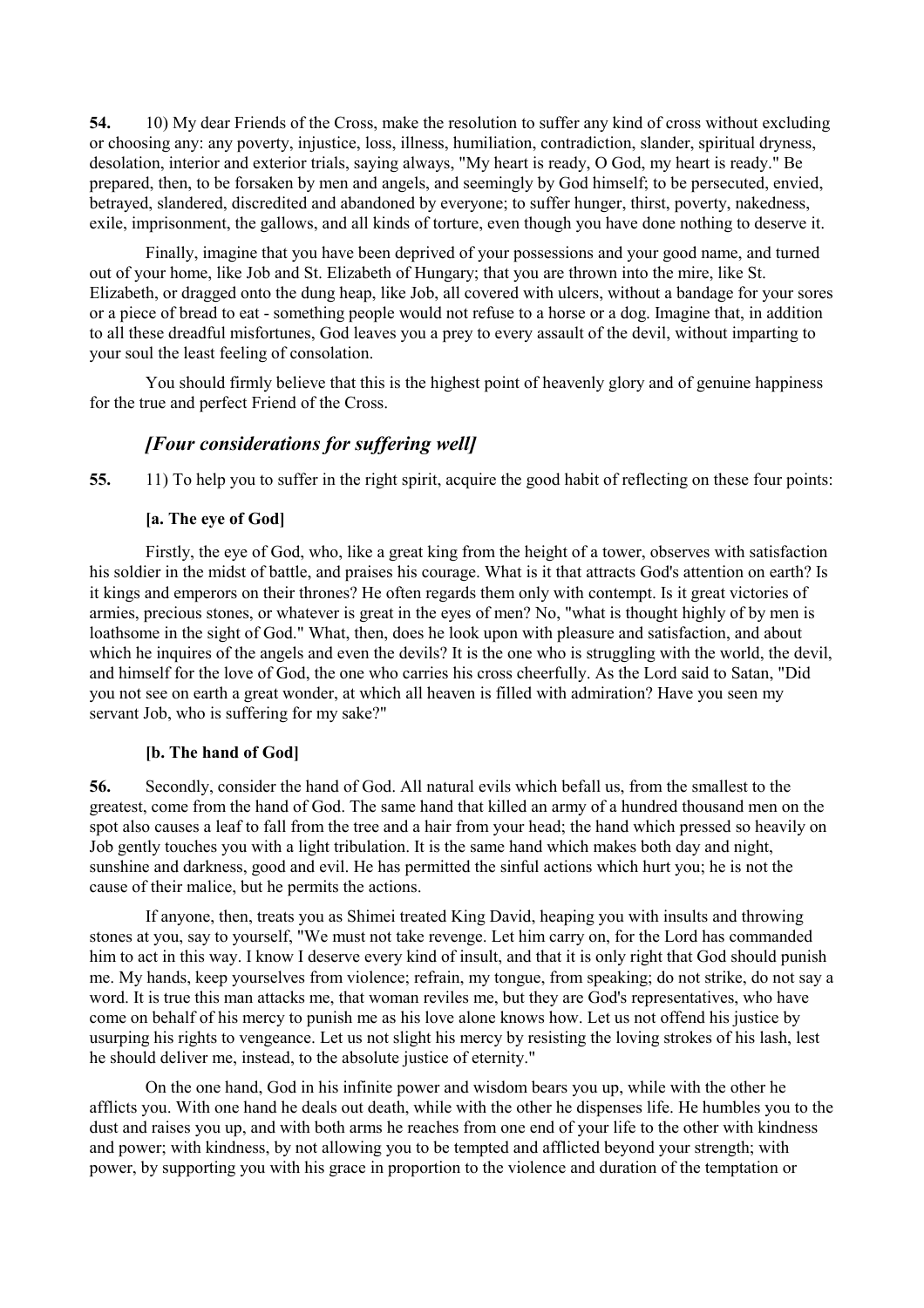affliction; with power again, by coming himself, as he tells us through his holy Church, "to support you on the edge of the precipice, to guide you on the uncertain road, to shade you in the scorching heat, to protect you in the drenching rain and biting cold, to carry you in your weariness, to aid you in your difficulties, to steady you on slippery paths, to be your refuge in the midst of storms" (*Prayer for a Journey*).

#### **[c. The wounds and sufferings of Christ crucified]**

**57.** Thirdly, reflect on the wounds and sufferings of Christ crucified. He himself has told us, "*All you who pass by the way*" of thorns and the cross, "*look and see.*" Look with the eyes of your body, and see through the eyes of your contemplation, whether your poverty, destitution, disgrace, sorrow, desolation are like mine; look upon me who am innocent, and lament, you who are guilty!

 The Holy Spirit tells us, through the Apostles, to contemplate the crucified Christ. He bids us arm ourselves with this thought, for it is the most powerful and formidable weapon against our enemies. When you are assailed by poverty, disrepute, sorrow, temptation, and other crosses, arm yourselves with the shield, breastplate, helmet and two-edged sword, which is the remembrance of Christ crucified. It is there you will find the solution of every problem and the means to conquer all your enemies.

#### **[d. Heaven above; hell below]**

**58.** Fourthly, look *upwards* and see the beautiful crown that awaits you in heaven if you carry your cross well. It was this reward which sustained the patriarchs and prophets in their faith and persecutions; which inspired the apostles and martyrs in their labours and torments. The patriarchs could say with Moses, "*We would rather be afflicted with the people of God*, and be happy with him forever, *than enjoy for a time the pleasures of sin.*" And the prophets could say with David, "We suffer persecution for the reward." The apostles and martyrs could say with St. Paul, "*We are as men sentenced to death, put on show in front of the whole universe, angels as well as men*, by our suffering, and *as the offal of the world, the scum of the earth, for the sake of a weight of eternal glory, which this small and temporary suffering will produce in us.*"

Let us look *upwards* and see the angels, who exclaim, "Be careful not to forfeit the crown which is marked out for the cross you have received, if you bear it well. If you do not bear it well, another will carry it in the right spirit and will take your crown with it. Fight bravely and suffer patiently, we are told by all the saints, and you will receive an eternal kingdom." Finally, listen to our Lord himself, who says to you, "I will give my reward only to the one who suffers and is victorious through his patience."

 Now let us look *downward* to the place we have deserved and which awaits us in hell in the company of the bad thief and all who have not repented, if we suffer as they did, with feelings of resentment, ill-will and revengefulness. Let us say with St. Augustine, "Lord, treat me as you will in this world for my sins, so long as you pardon them in eternity."

### *[Never complain against creatures]*

**59.** 12) Never willingly complain against any person or thing that God may use to afflict you. There are three kinds of complaints we may make in times of distress. The first is natural and spontaneous, as when the body groans and complains, weeps and laments. There is no fault in this, provided, as I have said, that the heart is resigned to the will of God. The second kind of complaint is that of the mind, as when we make known our ills to someone who can give us some relief, such as a doctor or a superior. There may be some imperfection in this if we are too eager to tell our troubles, but there is no sin in it. The third kind is sinful: that is when we criticise our neighbour either to get rid of an evil which afflicts us or to take revenge on him; or when we wilfully complain of what we suffer with impatience and murmuring.

### *[Accept the cross only with gratitude]*

**60.** 13) Whenever you receive any cross, always welcome it with humility and gratitude. And when God favours you with a cross of some importance, show your gratitude in a special way, and get others to